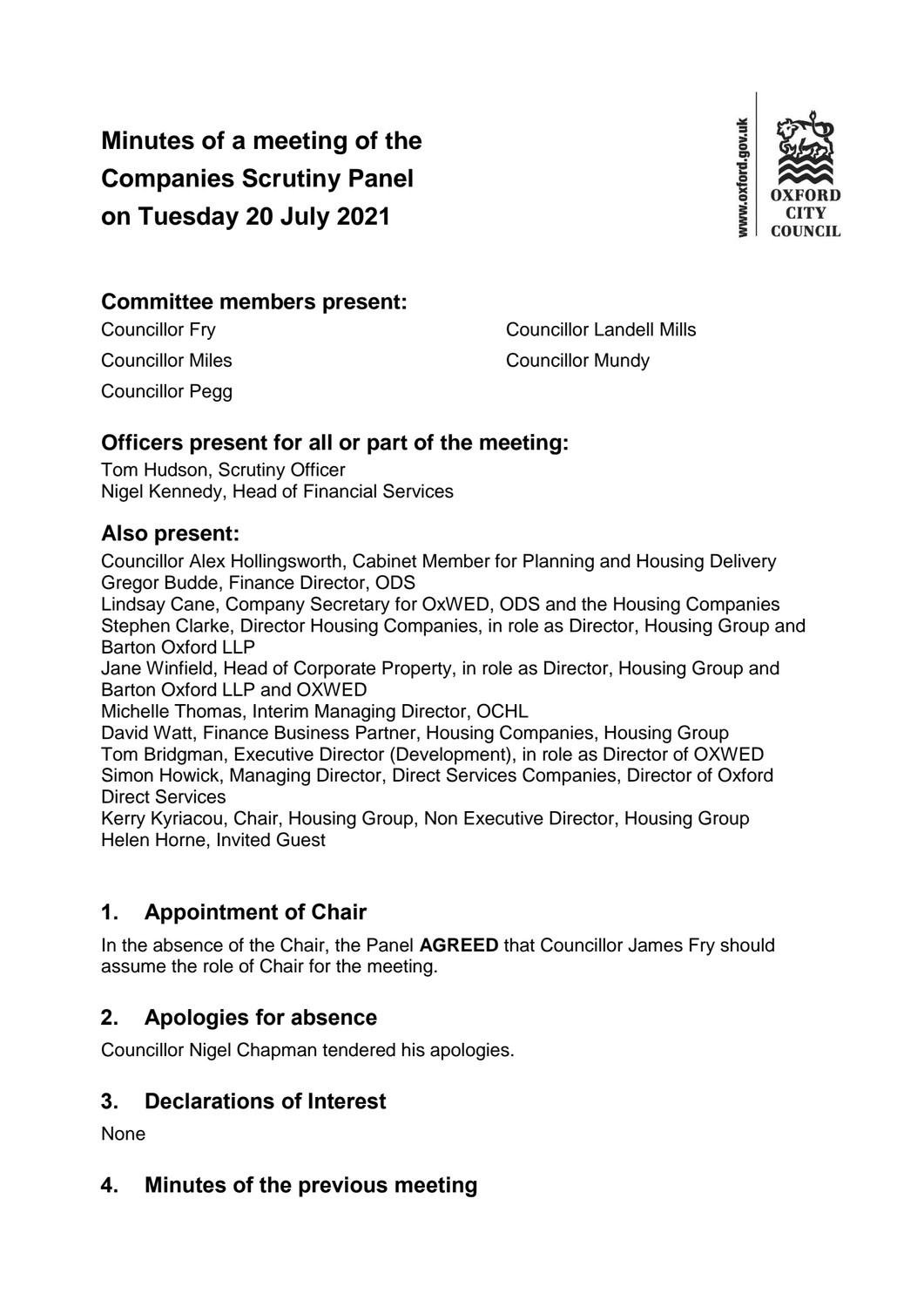The record of the meeting of 15 March 2021 was **AGREED**.

### **5. Announcements and verbal updates from the Chair, the Scrutiny Officer, and/or the Monitoring Officer**

None

#### **6. Responses to previous recommendations**

None

### **7. Items to be considered in private**

The Panel resolved to move into private session on the grounds that the presence of the public would likely involve the disclosure of exempt information in accordance with paragraph 3, Part 1, Schedule 12A of the Local Government Act 1972.

### **8. Shareholder and Joint Venture Group reports**

Minutes of the consideration of the relevant Shareholder and Joint Venture Group reports are detailed below.

#### **a) ODS minutes**

The Panel considered the confidential report in private session and **NOTED** the report.

Simon Howick, Managing Director, Gregor Budde, Finance Director, Lindsay Cane, Company Secretary were present at the meeting for the duration of this item to answer questions.

#### **b) OCHL minutes**

The Panel discussed the exempt report in private session and agreed to **NOTE** the report.

Michelle Thomas, Interim Housing Company Managing Director, Jane Winfield, Housing Company Director, Kerry Kiriacou, Housing Company Chair, and David Watt, Finance Analyst joined the meeting to present the report to the Panel. Helen Horne also attended as an invited guest.

#### **c) Barton minutes**

The Panel discussed the exempt appendix in private session and agreed to **NOTE** the report.

Jane Winfield and Stephen Clarke, City Council representatives on Barton Oxford LLP were present to introduce the report and to answer questions.

#### **d) OxWED minutes**

The Panel discussed the confidential report in private session and **NOTED** it.

Tom Bridgman, City Council representative on the OxWED board presented the report. Councillor Alex Hollingsworth, Cabinet member for Planning and Housing Delivery also provided responses to questions.